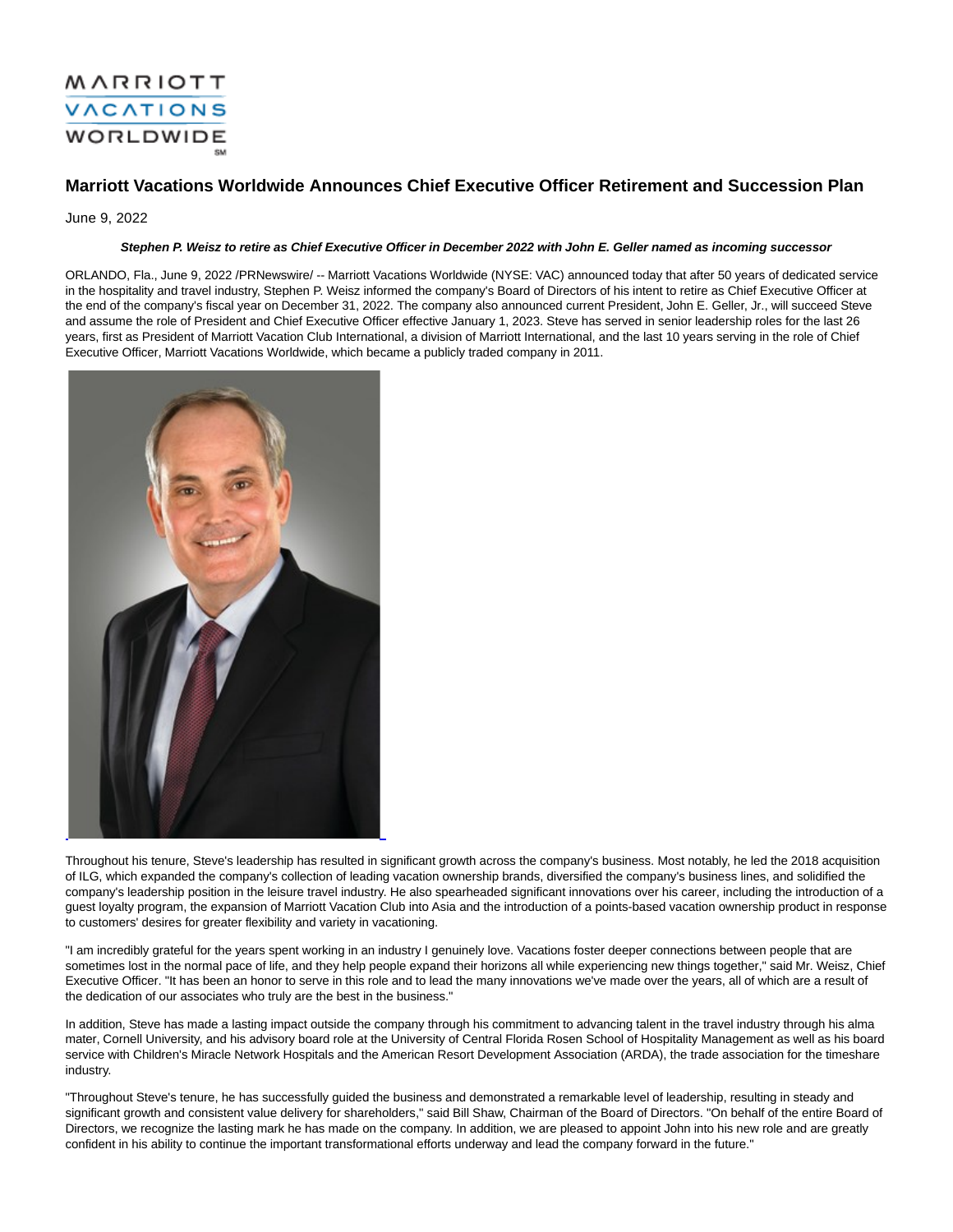The forthcoming appointment to Chief Executive Officer in 2023 is the next natural step for John, who has served as the company's President since 2021 with oversight over the Vacation Ownership, Finance & Accounting, Human Resources, and IT functions. He previously served as the company's Chief Financial Officer. Prior to that, he worked for Marriott International in various senior roles supporting North America Lodging Operations and Internal Audit.

"This is a well-earned recognition of John's outstanding business acumen and his ability to think differently about the company's business and customer all while maintaining superlative relationships with investors," said Mr. Weisz. "He has a balanced and well-regarded leadership style that has helped accelerate our growth ambition, and those qualities will be instrumental in guiding the organization forward in the years ahead."

As President, John has led the company's response to the COVID-19 pandemic and helped guide the company's incredibly strong recovery, all while accelerating growth. He also helped lead the spin-off of the company from Marriott International in 2011 and more recently played a key leadership role in the acquisition and integration of ILG in 2018. Currently, he is helping to transform the Marriott-branded vacation ownership business with a new combined product form set to debut this summer and most recently helped lead the completion of the Welk Resorts acquisition and revitalizing the Hyatt Vacation Ownership business.

"I want to thank Steve for his leadership and support, and I am appreciative of the Board's confidence and endorsement," said Mr. Geller. "I believe we are perfectly positioned to continue to benefit from the strength of our brands and the leisure travel segment. As I transition into this new role, I look forward to spending time with our talented associates around the globe as we continue to create many meaningful vacation experiences for our customers."

Steve will continue to lead the company throughout the remainder of 2022 as John completes a transition period. In the near-term, the company will continue to focus on delivering value to its shareholders, growing the business organically through transformational initiatives, and maintaining its distinctive culture to attract and retain the best talent in the industry.

#### **About Marriott Vacations Worldwide Corporation**

Marriott Vacations Worldwide Corporation (NYSE:VAC) is a leading global vacation company that offers vacation ownership, exchange, rental and resort and property management, along with related businesses, products and services. The Company has over 120 vacation ownership resorts and approximately 700,000 owner families in a diverse portfolio that includes some of the most iconic vacation ownership brands. The Company also operates exchange networks and membership programs comprised of nearly 3,200 affiliated resorts in over 90 countries and territories, as well as provides management services to other resorts and lodging properties. As a leader and innovator in the vacation industry, the Company upholds the highest standards of excellence in serving its customers, investors and associates while maintaining exclusive, long-term relationships with Marriott International, Inc. and Hyatt Hotels Corporation for the development, sales and marketing of vacation ownership products and services. For more information, please visi[t www.marriottvacationsworldwide.com.](https://c212.net/c/link/?t=0&l=en&o=3562837-1&h=3260362435&u=https%3A%2F%2Fc212.net%2Fc%2Flink%2F%3Ft%3D0%26l%3Den%26o%3D3542853-1%26h%3D3345908005%26u%3Dhttps%253A%252F%252Fwww.marriottvacationsworldwide.com%252F%26a%3Dwww.marriottvacationsworldwide.com&a=www.marriottvacationsworldwide.com)